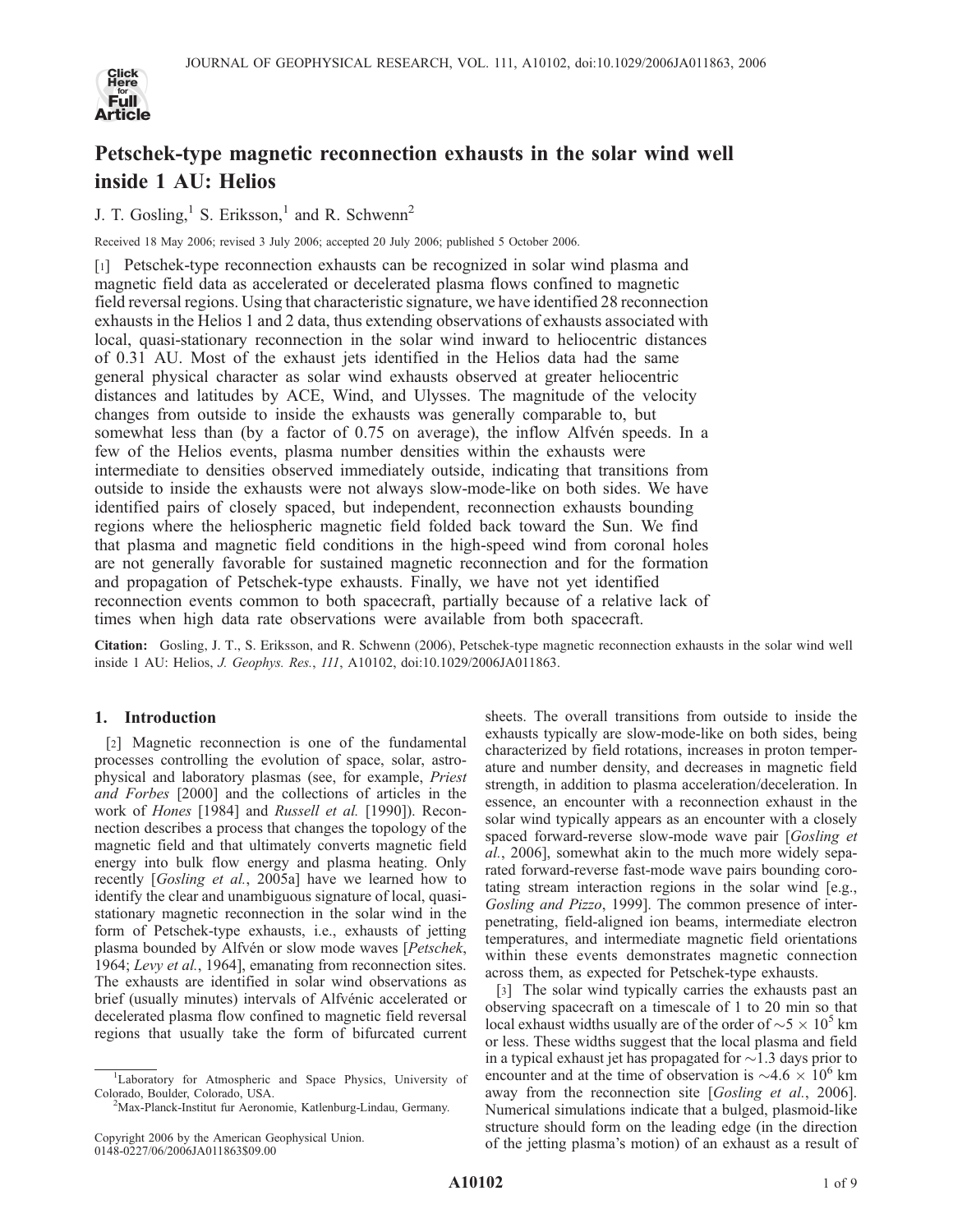the interaction of the exhaust jet with the ambient plasma into which it propagates [e.g., Scholer, 1988; Ugai, 1995]. That interaction produces a compression and deflection of the ambient plasma that propagates ahead of the exhaust as well as a compression and deceleration of the leading edge of the exhaust jet. Such compressive effects, which should be most apparent in the nearby ambient plasma, are not obvious in observations of solar wind exhausts reported to date. This leads us to conclude that the spacecraft seldom, if ever, encounter the leading edge of an exhaust, but rather typically encounter the extended jet well behind the leading edge bulge. The same is true for the observations reported in this paper.

[4] Thus far more than 50 encounters with reconnection exhausts have been identified in the ACE [Gosling et al., 2005b] and Wind [Phan et al., 2006; Davis et al., 2006] solar wind plasma and magnetic field data in the ecliptic plane near 1 AU and more than 90 similar events have been identified in the Ulysses data at heliocentric distances ranging from 1.4 to 5.4 AU and heliographic latitudes ranging from S79 degrees to N65 degrees [Gosling et al., 2006]. Reconnection exhausts are observed almost exclusively in either low-speed solar wind or in association with interplanetary coronal mass ejections (ICMEs) in plasmas predominantly having low  $(1 \text{ and often } \ll 1)$  proton beta. The events usually occur at relatively thin current sheets separating solar wind regions having distinctly different plasma and magnetic field characteristics. That is, reconnection occurs at tangential discontinuities in the solar wind such as, for example, the extensive interfaces separating ICME and ambient wind plasma, interfaces between open and closed field lines within ICMEs, the extensive heliospheric current sheet separating regions of opposite magnetic polarity [see, e.g., Gosling et al., 2005b, Figure 5], and current sheets separating regions of fields folded back toward the Sun [e.g., Kahler et al., 1998] from regions characterized by normal Parker-type fields [Parker, 1963]. Local magnetic field shears across the exhausts generally fall in the range 90 to 180 degrees, suggesting significant guide fields (component reconnection) in many of these events. In one case, ACE and Wind detected oppositely directed exhaust jets from a site between the two spacecraft [Davis et al., 2006], thus providing strong confirmation that these events are indeed a product of magnetic reconnection, and also in that particular case strongly indicating the presence of a substantial guide field at the reconnection site. Observations of suprathermal electron distributions during a rare encounter with an exhaust at the heliospheric current sheet [Gosling et al., 2005b] showed that dropouts in the suprathermal electron strahl are at times signatures of magnetic disconnection from the Sun, as has long been speculated [e.g., McComas et al., 1989]. Perhaps surprisingly, preliminary studies suggest that reconnection in the solar wind is not a significant source of suprathermal or energetic particles there [*Gosling et al.*, 2005c].

[5] Multispacecraft observations by ACE and Wind (and, at times, Cluster) at 1 AU demonstrate that the exhausts result from local quasi-steady reconnection at extended X-lines, in one case persisting for at least 2.5 hours along an X-line that extended for at least  $2.5 \times 10^6$  km [*Phan et al.*, 2006]. These estimates are only lower limits, conscribed by the relatively limited spatial separations available for ACE

and Wind, both stationed in the near-Earth vicinity. Although the ACE/Wind separations are large compared to separations available for studying reconnection in Earth's magnetosphere, they are small compared to the scale sizes of current sheets and reconnection X-lines in the solar wind. In order to extend these estimates to larger scale sizes and longer times, larger spacecraft separations are required. Thus we have begun a study to identify and analyze reconnection exhausts in plasma and magnetic field data from the more widely separated Helios 1 and 2 spacecraft. Our purpose here is to report initial results of that investigation, which has extended observations of reconnection exhausts in the solar wind to within 0.31 AU of the Sun.

# 2. Spacecraft and Data

[6] The nearly identical Helios spacecraft were launched into highly elliptical orbits about the Sun approximately in the ecliptic plane with a perihelion heliocentric distance of 0.29 AU and aphelion distance of 1 AU. Helios 1 was launched on 10 December 1974 and Helios 2 was launched a little more than a year later on 15 January 1976. Helios 1 survived until March 1996, whereas Helios 2 failed on 3 March 1980. Owing to their respective launch dates, the lines of apsides for the Helios 1 and 2 orbits are inclined relative to one another by about 36 degrees, providing a variety of radial and longitudinal spacecraft separations that are considerably greater than those available from the ACE/Wind combination. In high data rate, three-dimensional ion moments (density, velocity, temperature) were obtained at a cadence of 41 s, whereas the DC magnetic field was measured at a cadence up to 5 Hz. Such cadences are more than adequate to resolve reconnection exhausts in the solar wind; however, considerably less than half of the Helios data were obtained in high data rate. In the present paper we show magnetic field data at the same temporal cadence as the plasma observations. Our study is restricted to the interval from 10 December 1974 through 25 June 1981, the last date for which verified magnetic field data from Helios 1 were available to us. Descriptions of the plasma and magnetic field instrumentation on Helios can be found in the work of Rosenbauer et al. [1981], Schwenn et al. [1975] and *Musman et al.* [1975] and discussions of the Helios orbits can be found in the work of Marsch and Schwenn [1990].

# 3. Observations

# 3.1. A Representative Helios Encounter With a Reconnection Exhaust Near 1 AU

[7] Figure 1 shows in  $R$ ,  $T$ ,  $N$  coordinates a brief encounter of Helios 2 with an accelerated flow event within a field reversal region on 27 January 1976 at 0.97 AU. Here the  $+R$  direction is radial out from the Sun, the  $+T$  direction is in the direction of Earth's motion about the Sun, and the  $+N$  direction completes a right-handed system. The encounter was marked by a large (141 degrees) rotation in the magnetic field,  $\bm{B}$ , that occurred in two distinct steps and by substantial changes in all three velocity, V, components. The changes in  $V$  and  $B$  were correlated with one another at the leading edge of the event and were anticorrelated at the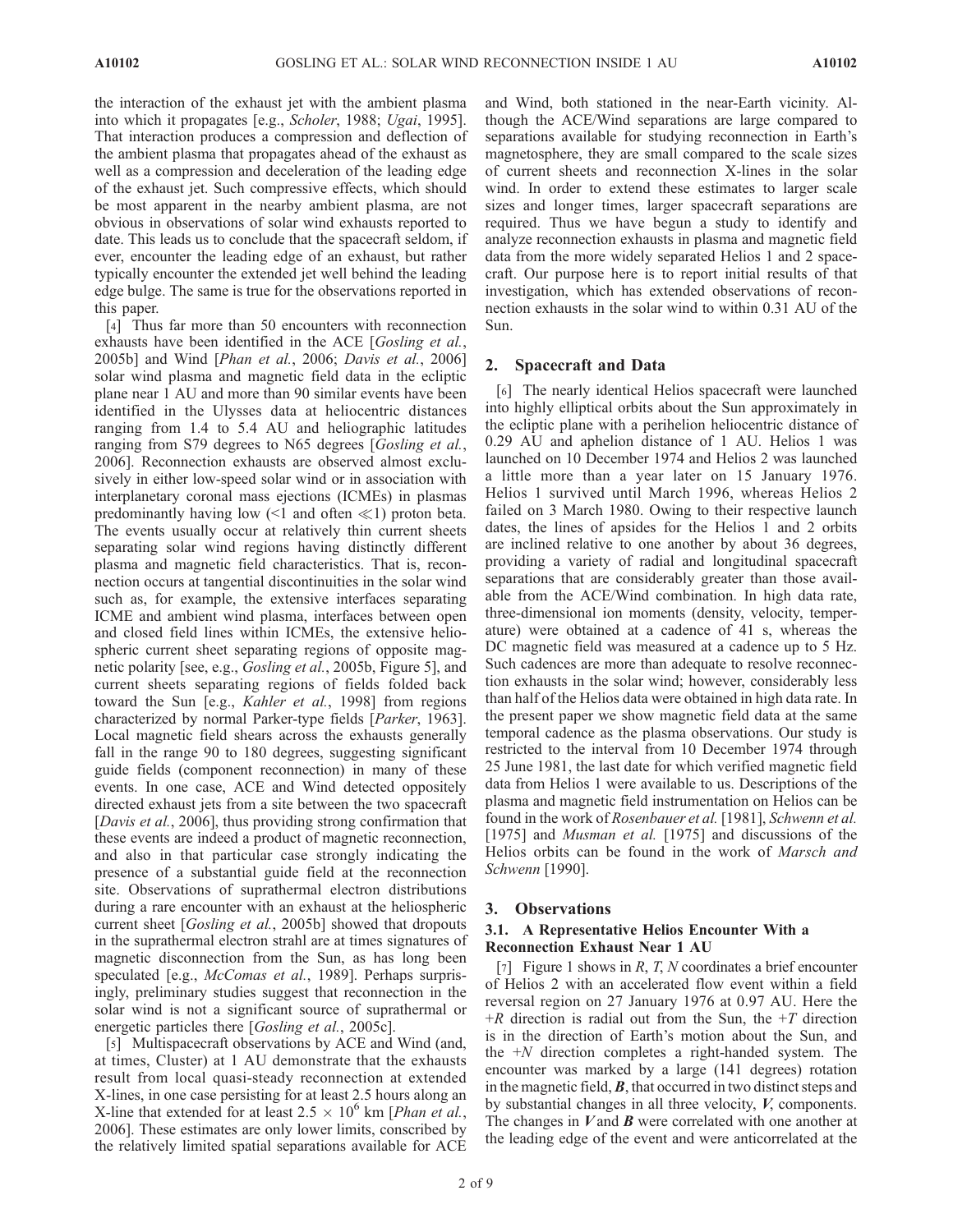

Figure 1. Solar wind magnetic field (open dots) and proton flow velocity (closed dots) components in R, T, N coordinates as observed by Helios 2 in a 43.2-min interval on 27 January 1976 at 0.97 AU. Both magnetic field and plasma data are shown at the cadence of the plasma measurements (41 s). Vertical lines bracket a field reversal region and accelerated flow event associated with a reconnection exhaust.

trailing edge. Such pairs of coupled changes in  $V$  and  $\bm{B}$  are the characteristic signature by which we identify reconnection exhausts in the solar wind. In this case those coupled changes and the increase in  $\Delta V_r$  indicate that Alfvén or slow mode waves propagating away from the Sun in opposite directions along reconnected magnetic field lines bounded the exhaust. The magnitude of the maximum change in velocity,  $\Delta V$ , from outside to inside the exhaust  $(\sim 47 \text{ km/s})$  was comparable to, but slightly less than, the average external Alfvén speed (54 km/s, see Figure 2). Figure 2 also demonstrates that the exhaust was characterized by increases in proton number density, proton temperature, and proton beta and by decreases in magnetic field strength and local Alfvén speed. Thus the changes in plasma and magnetic field parameters from outside to inside the exhaust were slow-mode-like on both sides. In addition, Figure 2 reveals that the 27 January 1976 exhaust occurred within low-speed solar wind having low proton beta and having slightly different plasma and magnetic field characteristics on opposite sides. All of the above are also characteristic of reconnection exhausts identified in ACE, Ulysses, and Wind solar wind data [e.g., *Gosling et al.*, 2005a, 2006; Phan et al., 2006]. Using the observed solar wind speed of  $\sim$ 400 km/s and the observed crossing time of  $\sim$ 5 min, we find that the exhaust was no wider than  $1.2 \times 10^5$  km where sampled by Helios 2.

# 3.2. Two Reconnection Exhausts Observed Near Orbit Perihelion

[8] By searching for accelerated and decelerated flow events confined to field reversal regions and having the characteristic pairs of coupled changes in  $V$  and  $\boldsymbol{B}$  (anticorrelated on one side and correlated on the other) noted above, we have identified reconnection exhausts, nominally similar to the event shown in Figures 1 and 2, at all heliocentric distances sampled by Helios 1 and 2. Figures 3 and 4 show data for a reconnection exhaust observed by Helios 1 at 0.43 AU on 29 May 1981 and Figures 5 and 6 show data for an exhaust observed by Helios 1 at 0.31 AU



Figure 2. Selected plasma and magnetic field data from Helios 2 in a 43.2-min interval on 27 January 1976 shown at the cadence of the plasma data. From top to bottom the parameters plotted are the proton number density, the proton temperature, the solar wind speed, the magnetic field strength, the local Alfvén speed, and the proton beta (ratio of proton thermal pressure to the magnetic field pressure). Vertical lines bracket the reconnection exhaust.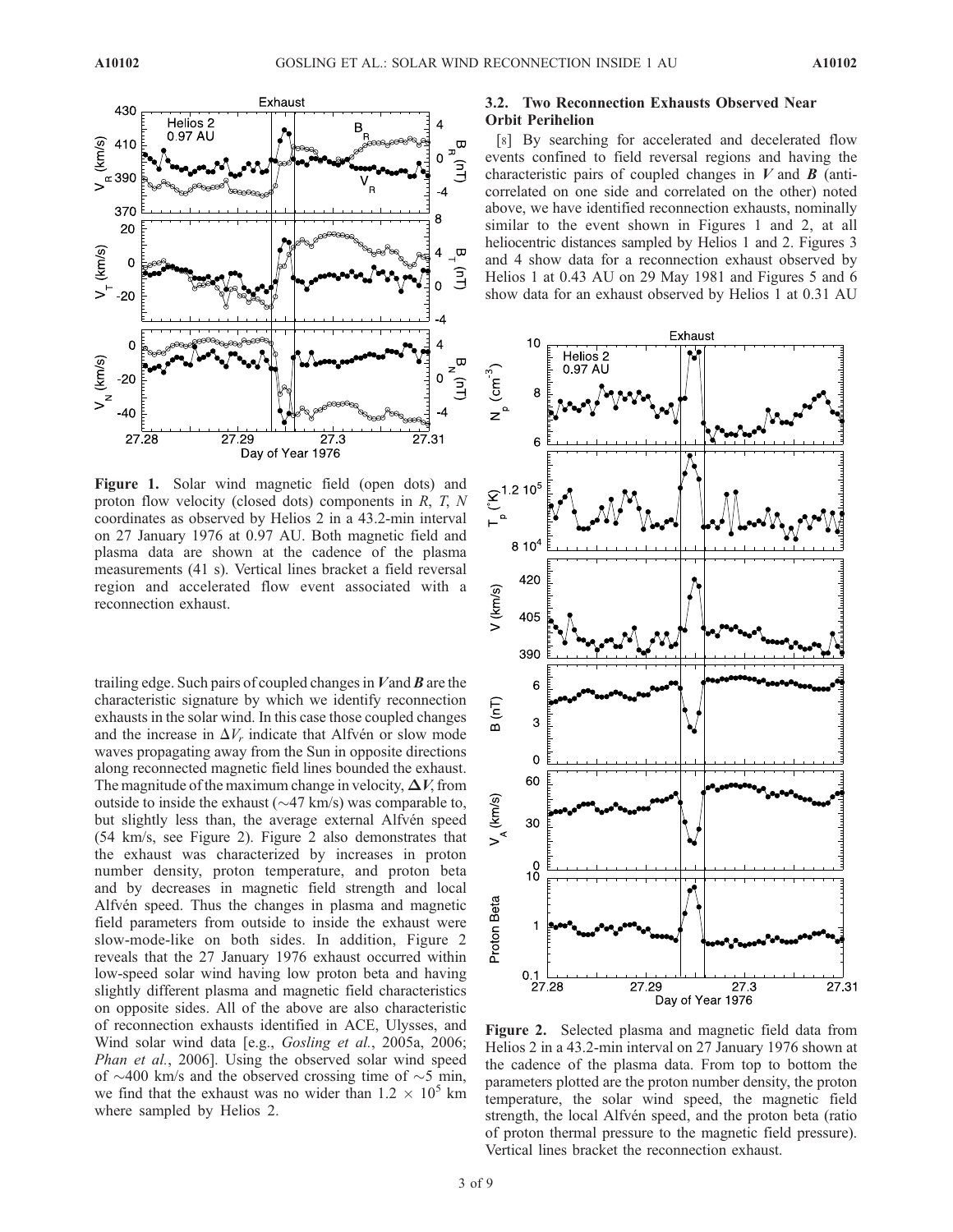

Figure 3. Solar wind magnetic field (open dots) and proton flow velocity (closed dots) components in  $R$ ,  $T$ ,  $N$ coordinates as observed by Helios 1 at 0.43 AU in a 50.4-min interval on 29 May 1981. Both magnetic field and plasma data are shown at the cadence of the plasma measurements (41 s). Vertical lines bracket a reconnection exhaust.

on 22 September 1975. The former event was an antisunward directed exhaust, whereas the latter was a sunward directed exhaust. Both exhausts were observed in the lowspeed solar wind and were carried away from the Sun by the super-Alfvénic solar wind flow. The maximum  $|\Delta V|$  was 50 km/s in the 29 May 1981 event and was 11 km/s in the 22 September 1975 event, comparable to, but somewhat less than, the average external Alfvén speeds,  $V_A$ , of 68 km/s and 19 km/s, respectively, in those events. Maximum local widths of the events were  $2.3 \times 10^5$  km and  $8 \times 10^4$  km, respectively.

[9] The 22 September 1975 event differed from most reconnection exhausts observed in the solar wind in that no clear increases in proton number density and proton temperature were detected within the exhaust and the event occurred in solar wind having proton beta >1. We note, however, that the proton number density within the exhaust was comparable to that before the event and greater than that after the event. Similar density signals have been observed in several other exhausts in the Helios data and also in a few exhausts observed at greater heliocentric distances by ACE and Ulysses. This indicates that the transitions from outside to inside reconnection exhausts in the solar wind are not always slow-mode-like, even though most such transitions are.

# 3.3. A Pair of Reconnection Exhausts Associated With the Edges of an Interval of Folded Magnetic Field

[10] Occasionally, reconnection exhausts in the solar wind occur as pairs of relatively closely spaced events. We have identified such pairs of events in the Helios 1

data on 15 December 1974 and in the Helios 2 data on 30 January 1976. Figures 7 and 8 show plasma and magnetic field data encompassing the 30 January 1976 events, which were observed when Helios 2 was at 0.97 AU. Both decelerated flow events filled field reversal regions and both exhibited the characteristic pairs of coupled changes in  $V$  and  $B$  by which we identify reconnection exhausts in the solar wind. They also were both associated with small increases in proton temperature and with substantial decreases in  $|B|$ ; however, the first event included



Figure 4. Selected plasma and magnetic field data from Helios 1 in a 50.4-min interval on 29 May 1981 shown at the cadence of the plasma data. From top to bottom the parameters plotted are the proton number density, the proton temperature, the solar wind speed, the magnetic field strength, the local Alfvén speed, and the proton beta (ratio of proton thermal pressure to the magnetic field pressure). Vertical lines bracket the reconnection exhaust.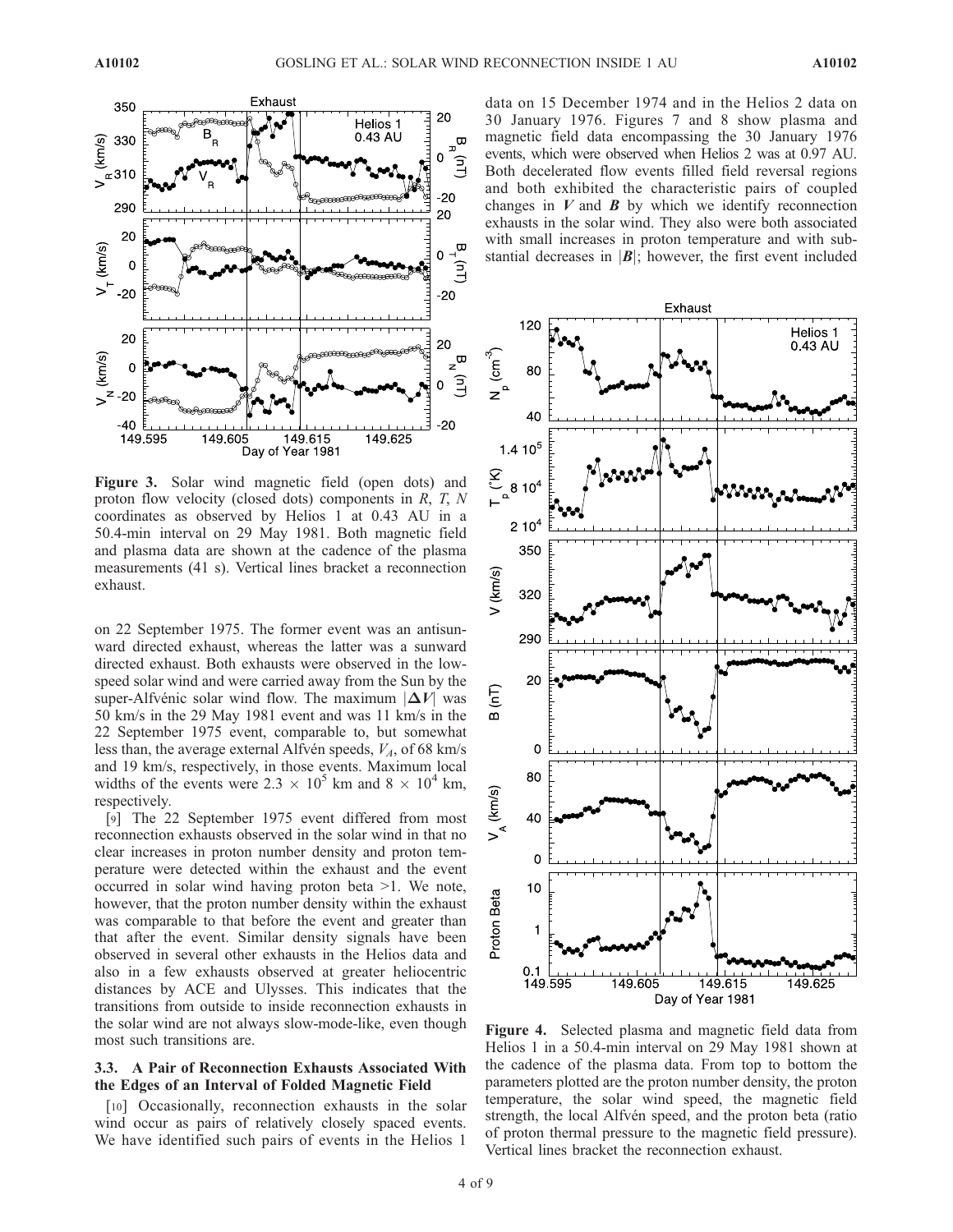

Figure 5. Solar wind magnetic field (open dots) and proton flow velocity (closed dots) components in R, T, N coordinates as observed by Helios 1 at 0.31 AU in a 43.2-min interval on 22 September 1975. Both magnetic field and plasma data are shown at the cadence of the plasma measurements (41 s). Vertical lines bracket a reconnection exhaust.

an increase in density, whereas the second one did not. The maximum  $|\Delta V|$  from outside to inside these exhausts were 22 km/s and 19 km/s, respectively, somewhat less than the average external Alfvén speeds (26 km/s and 32 km/s, respectively).

[11] As is usually the case for exhaust pairs observed in the solar wind by ACE and Ulysses, the 30 January 1976 pair bracketed a short-lived  $(\sim 40$ -min) reversal in the polarity of B. This short-lived field reversal was not associated with a pair of crossings of the heliospheric current sheet, HCS, which are always marked by simultaneous reversals in both the magnetic field polarity and the flow polarity (parallel or antiparallel to  $\bf{B}$ ) of the suprathermal electron strahl that carries the solar wind electron heat flux away from the Sun. In contrast, our examination of the Helios 2 suprathermal electron data for these events (not shown) reveals that the strahl flow polarity did not change across either of the pair of field reversals evident in Figure 7. This brief ( $\sim$ 40-min) interval of reversed field polarity was thus associated with an encounter with a solar wind region containing fields folded back toward the Sun. The same is true for the 15 December 1974 exhaust pair observed by Helios 1. Folded field intervals like this, which are relatively common in the solar wind [*Pilipp et al.*, 1987; Kahler and Lin, 1994; Kahler et al., 1998], may result from interchange reconnection (i.e., reconnection between open and closed field lines) relatively close to the Sun [e.g., Crooker et al., 2002]. However, it is unlikely that the pair of reconnection exhausts observed by Helios 2 is a signature of interchange reconnection close to the Sun. Rather, those exhausts must have resulted from later local reconnections of ordinary open field lines with previously folded field

lines since both exhausts were directed sunward. Finally, we wish to emphasize that although exhaust pairs are usually found in association with the edges of regions of folded fields, most folded field regions in the solar wind are not bounded by exhaust pairs.

#### 3.4. Exhaust Statistics

[12] Table 1 provides dates and times of the 28 reconnection exhausts we have identified in the Helios 1 and 2 data, along with information on spacecraft location, the magnitudes of the field rotations across the exhausts, the



Figure 6. Selected plasma and magnetic field data from Helios 1 in a 43.2-min interval on 22 September 1975 shown at the cadence of the plasma data. From top to bottom the parameters plotted are the proton number density, the proton temperature, the solar wind speed, the magnetic field strength, the local Alfvén speed, and the proton beta (ratio of proton thermal pressure to the magnetic field pressure). Vertical lines bracket the reconnection exhaust.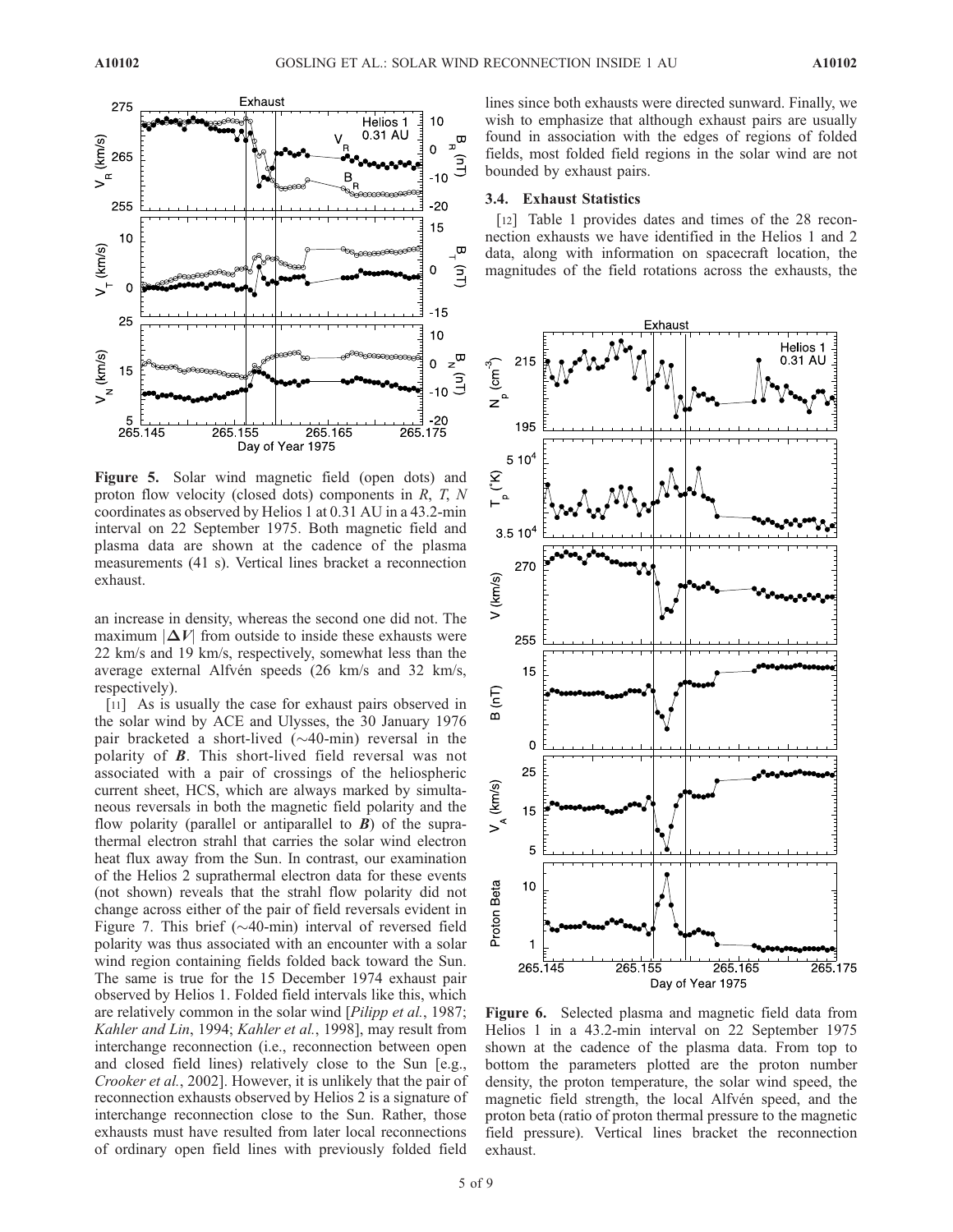

Figure 7. Solar wind magnetic field (open dots) and proton flow velocity (closed dots) components in R, T, N coordinates as observed by Helios 2 at 0.97 AU in a 72-min interval on 30 January 1976. Both magnetic field and plasma data are shown at the cadence of the plasma measurements (41 s). Vertical lines bracket a pair of reconnection exhausts.

average proton betas immediately external to the exhausts, the solar wind speeds at the times of the events, and the ratios of the maximum  $|\Delta V|$  from outside to inside the exhausts to the average of the external Alfvén speeds. Owing (1) to the fact that the spacecraft spend more time at large than at small heliocentric distances and (2) that a greater percentage of the data were obtained at high telemetry rate at large than at small heliocentric distances, a large fraction of the reconnection exhausts we have identified in the Helios data were encountered at heliocentric distances >0.7 AU. Nevertheless, we have identified reconnection exhausts over almost the full range of heliocentric distances sampled by Helios 1 and 2. We find that exhausts were convected past the spacecraft by the solar wind on timescales ranging from about 2 min to almost 2 hours, with the vast majority of exhaust crossings occurring on timescales of 12 min or less. Thus the vast majority of the exhausts had local widths less than  $\sim$ 3  $\times$  10<sup>5</sup> km, comparable to what has typically been observed by ACE, Wind, and Ulysses. However, the 21 June 1979 event had an estimated local width of  $3 \times 10^6$  km, making it the broadest exhaust we have yet identified at any distance from the Sun.

[13] Table 1 also reveals that local magnetic field shears, external proton betas, and solar wind speeds for the Helios events were comparable to those for events observed by other spacecraft at different distances from the Sun. In particular, observed magnetic field shears across the exhausts ranged from 70 to 179 degrees with the average field shear being  $\sim$ 138 degrees, the external proton betas ranged from 0.01 to 1.95 with all but two events occurring in beta <1.0 solar wind and the average external beta being 0.35, and the exhausts all occurred in low-speed plasma with the average external solar wind speed for all events being 390 km/s. The last column in Table 1 demonstrates that observed maximum  $|\Delta V|$  from outside to inside the exhausts were generally comparable to, but usually somewhat less than, the external Alfvén speeds, with the average of  $|\Delta V|/V_A$  being 0.75.

[14] Finally, with respect to Table 1, we note that we have not yet identified any events where both spacecraft observed



Figure 8. Selected plasma and magnetic field data from Helios 2 in a 72-min interval on 30 January 1976 shown at the cadence of the plasma data. From top to bottom the parameters plotted are the proton number density, the proton temperature, the solar wind speed, the magnetic field strength, the local Alfvén speed, and the proton beta (ratio of proton thermal pressure to the magnetic field pressure). Vertical lines bracket a pair of reconnection exhausts.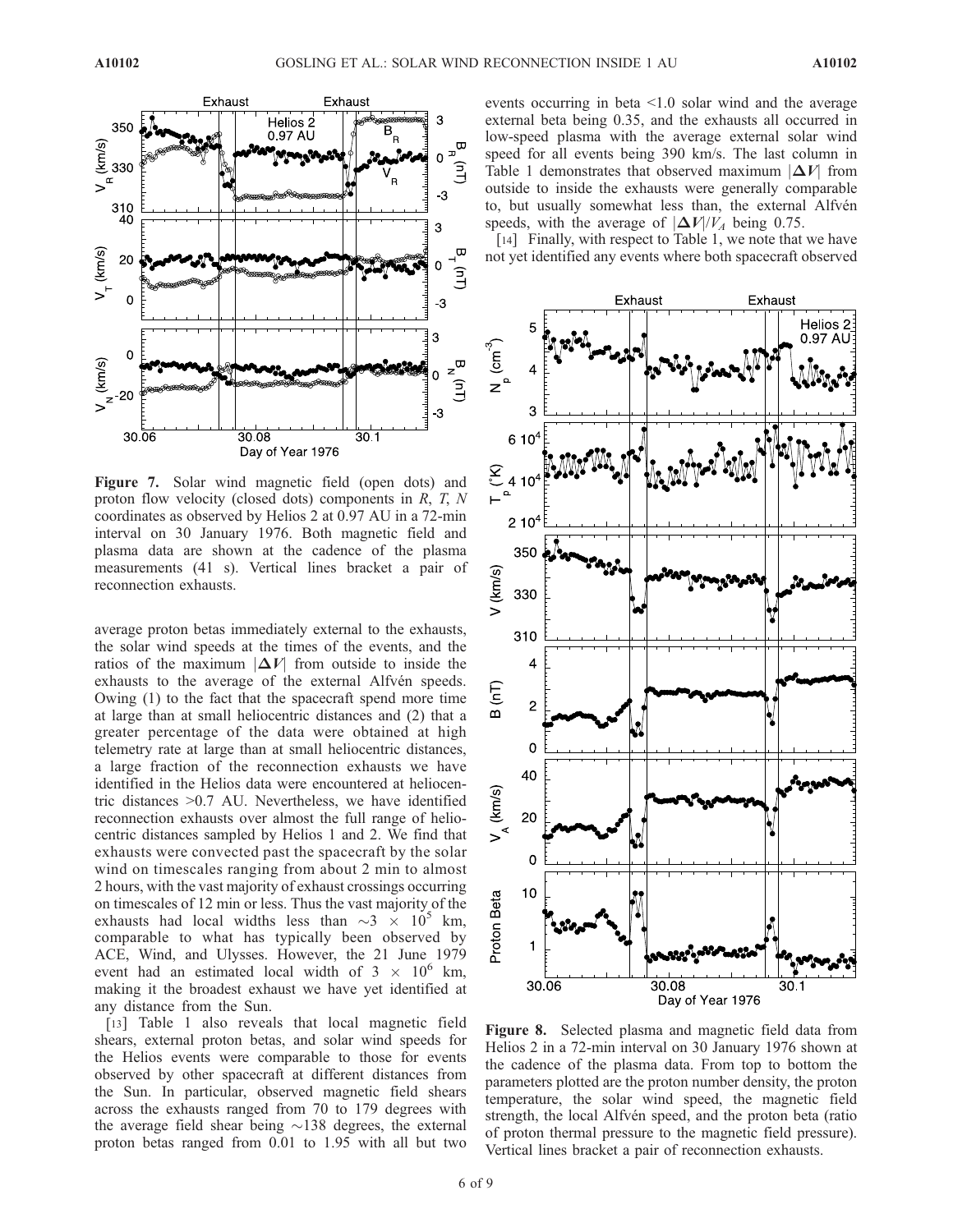1977 17 Dec 0054 – 0058 H1 0.87 138 0.46 324 0.98 1978 25 Jan 0652 – 0658 H2 0.98 146 0.23 352 0.83 1978 26 Feb 0428-0435 H2 0.91 179 0.12 552 0.97 1978 17 Mar 1540 – 1609 H1 0.76 117 0.19 306 0.62 1979 21 Jun 0107-0304 H1 0.71 152 0.19 421 0.84 1980 3 Jan 1945 – 1955 H1 0.77 156 0.18 508 1.01 1980 16 Jan 1418 – 1426 H1 0.87 091 0.10 333 0.56 1980 2 Feb  $0.033 - 0.039$  H1 0.95 070 0.01 312 0.55 1980 12 Apr 1310 – 1321 H1 0.79 128 0.22 300 0.73 1980 20 Jun 2101 – 2111 H1 0.54 152 0.09 382 0.58 1981 11 Jan 0729 – 0735 H1 0.71 079 0.05 301 0.60 1981 31 Jan 0505 – 0512 H1 0.87 165 0.13 444 0.97 1981 26 Apr 1339 – 1349 H1 0.80 121 0.15 424 1.00 1981 3 May 0147 – 0208 H1 0.74 170 0.30 350 0.78 1981 29 May 1434 – 1444 H1 0.43 167 0.31 319 0.74

Year Day Month Time, UT S/C R, AU Shear, deg Beta Speed, km/s  $|\Delta V|/V_A$ 1974 15 Dec 1428 – 1430 H1 0.98 118 0.38 497 0.58 1974 15 Dec 1958 – 2004 H1 0.98 128 0.35 458 0.93 1975 18 Jan 1338 – 1348 H1 0.86 151 0.38 532 0.72 1975 7 Feb  $0121 - 0125$  H1 0.70 117 0.92 442 1.04 1975 22 Sep 0345-0350 H1 0.31 156 1.95 269 0.58 1975 19 Dec 2052 – 2100 H1 0.98 132 0.46 350 0.55 1976 19 Jan 0618 – 0630 H2 0.98 121 0.41 406 1.01 1976 27 Jan 0702 – 0707 H2 0.97 141 0.57 399 0.87 1976 30 Jan 0146-0151 H2 0.97 160 1.22 342 0.83 1976 30 Jan 0216 – 0221 H2 0.97 170 0.88 336 0.59 1976 4 Mar 0939 – 0943 H2 0.77 178 0.22 476 0.32 1976 15 Dec 0134 – 0139 H2 0.87 143 0.33 328 0.89 1977 5 Apr 2150-2207 H2 0.47 108 0.06 455 0.51

Table 1. Reconnection Exhausts Identified in Helios 1 and 2 Data

the same reconnection exhaust. Indeed, we have not yet identified cases where both spacecraft encountered the same current sheet and were also both acquiring data at a rate adequate to identify reconnection exhausts. This is largely because intervals when high data rate observations were available from both spacecraft were relatively rare.

### 4. Summary and Discussion

[15] We have searched for and, not unexpectedly, found a number of Petschek-type reconnection exhausts in the Helios 1 and 2 data at essentially all heliocentric distances sampled by the spacecraft, thus extending observational evidence for local, quasi-stationary reconnection in the solar wind into heliocentric distances of 0.31 AU. We have also shown that reconnection exhausts in the solar wind occasionally occur as pairs of exhausts at the edges of solar wind regions containing magnetic fields folded back toward the Sun. We have not yet, however, identified any events where both spacecraft observed the same reconnection exhaust. We have found that reconnection exhausts in the Helios data have the same general character as exhausts observed at different heliocentric distances and latitudes by ACE, Wind, and Ulysses. In particular: (1) the exhausts fill magnetic field reversal regions commonly characterized as bifurcated current sheets; (2) the exhausts are commonly associated with local field rotations ranging from 90 to 180 degrees, suggesting the presence of significant guide fields and component reconnection in a large fraction of these events, although we essentially never actually measure the field shear at the reconnection site itself; (3) both antisunward and sunward directed exhausts are commonly observed, but we have not identified any events where a single spacecraft has encountered both exhausts emanating from a common

reconnection site; (4) the magnitude of changes in the flow velocity associated with the exhausts are comparable to, but usually are somewhat less than, the external (inflow) Alfvén speeds; (5) the exhausts typically are convected past the spacecraft on timescales of minutes, indicating that the exhausts are relatively narrow on heliospheric scales in the direction of the current sheet normals; (6) the exhausts occur almost exclusively in the low-speed wind or in association with ICMEs in low  $(\leq 1)$  proton beta plasmas, although the proton beta commonly increases substantially within the exhausts; and (7) the overall transitions from outside to inside the exhausts typically are slow-mode-like on both sides, being characterized by increases in proton temperature and proton number density, and decreases in magnetic field strength, in addition to field rotations and plasma accelerations/decelerations.

[16] We have, however, found a few reconnection exhausts lacking clear enhancements in proton number density in the Helios data; several similar events have now been identified in the ACE and Ulysses data as well. Events of this nature typically occur when the exhausts are bounded on opposite sides by different density plasmas, the densities within the exhausts being intermediate to those on the opposite sides. This indicates that, contrary to a conclusion reached in one of our recent papers [Gosling et al., 2006], transitions from outside to inside reconnection exhausts in the solar wind are not always slow-mode-like on both sides, although they usually have that character. In this regard, we note that when reconnection occurs at Earth's magnetopause, plasma densities within the reconnection exhausts are typically comparable to, but somewhat less than, that in the adjacent (high-density) magnetosheath. That is, the densities within the exhausts typically are intermediate to those prevailing on opposite sides of the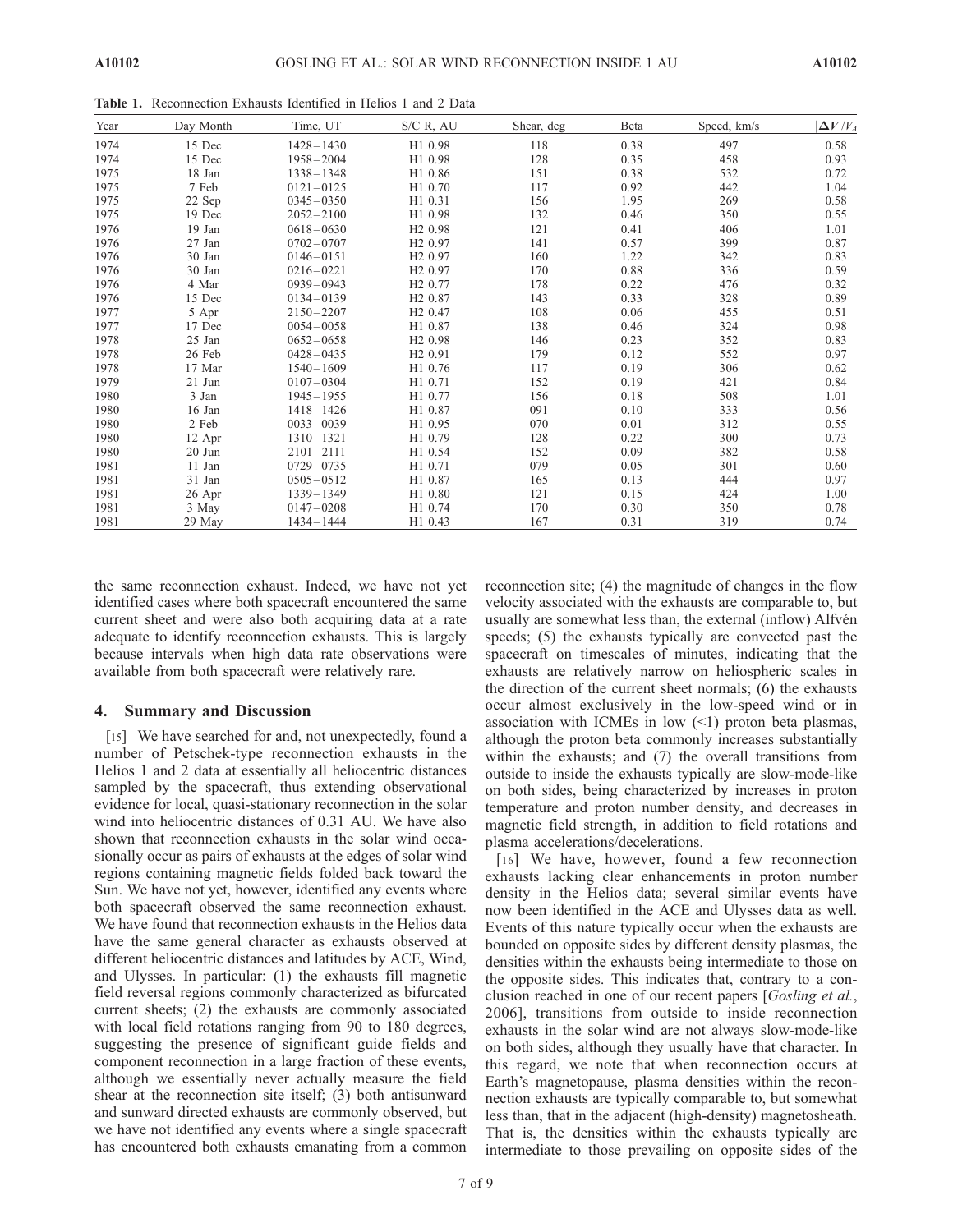magnetopause [e.g., *Gosling et al.*, 1986]. Thus transitions into the magnetopause reconnection exhausts from the magnetosheath side are usually not slow-mode-like either. The lack of a clear density increase within reconnection exhausts at the magnetopause can probably be attributed to the asymmetric nature of the plasmas on opposite sides of the magnetopause. We suspect that density increases within reconnection exhausts in the solar wind do not typically result from compression by slow mode shocks, but rather are a result of plasma interpenetration from opposite sides of the exhausts. Such interpenetration can lead to intermediate internal densities when the densities on opposite sides are different, since plasma density is not a conserved quantity along field lines. Similarly, we have previously mentioned that enhanced proton temperatures within solar wind reconnection exhausts appear to result primarily from interpenetration from opposite sides of the exhausts [Gosling et al., 2005a; Gosling, 2005] rather than from compression as predicted by fluid models [e.g., Petschek, 1964]. Nevertheless, as we have already mentioned, most transitions from outside to inside reconnection exhausts appear to be slowmode-like on both sides.

[17] Magnetohydrodynamic theory for symmetric reconnection predicts that the magnitude of the change in velocity from outside to inside a reconnection exhaust should equal the external Alfvén speed based on the antiparallel field component [see, e.g., Priest and Forbes, 2000, and references therein]. Since many of the Helios events occurred at field shears considerably less than  $180^\circ$ , it is not surprising that observed magnitudes of the changes in velocity at the exhausts were often considerably less than the external Alfvén speed. However, there is not a strong correlation between values of field shear and  $\left|\Delta V/V_A\right|$  in Table 1. Our result is consistent with the observation [e.g., Neugebauer et al., 1984; Goldstein et al., 1995] that the velocity changes across rotational discontinuities and Alfvén waves in the normal solar wind are typically somewhat less than is predicted by theory [e.g., Hudson, 1970].

[18] Finally, we have noted that almost all Petschek-type reconnection exhausts that we have identified in the Helios, ACE, and Ulysses data have occurred in the low-speed solar wind or in association with ICMEs. We believe there are several reasons why we have not identified such events in the high-speed wind from coronal holes. First, reconnection in the solar wind appears to favor low proton beta, whereas the high-speed solar wind from coronal holes is often highbeta plasma. (It is not altogether clear why reconnection in the solar wind preferentially occurs in low beta plasma, although it has been suggested that the onset of the tearing mode instability, which may initiate reconnection, favors low beta [e.g., Coroniti and Quest, 1984].) Second, reconnection in the solar wind occurs at current sheets that are tangential discontinuities separating plasmas usually having small, but distinctly different, characteristics; on the other hand, almost all current sheets in the high-speed wind appear to be associated with steepened Alfvén waves since changes in  $V$  and  $B$  are commonly either correlated or anticorrelated (depending on the sign of  $B_r$ ) with one another throughout such current sheets. (See, however, Neugebauer [2006] for a nuanced discussion of some of the difficulties in distinguishing steepened Alfvén waves and rotational discontinuities from tangential discontinuities

in the solar wind.) Third, in order to sustain reconnection in a quasi-stationary manner and for the disturbance produced by reconnection to propagate as an organized exhaust, a reasonably stable and well-ordered ambient magnetic field is a necessity. Such stable and well-ordered magnetic fields occur frequently in the low-speed wind and within ICMEs, but seldom occur in the Alfvén wave and turbulencedominated high-speed wind, particularly in the very inner heliosphere. Thus conditions are not generally favorable for sustained, quasi-stationary reconnection and for the formation and propagation of well-organized Petschek-type exhausts in the high-speed wind from coronal holes. There have been suggestions that turbulence should commonly drive reconnection in the high-speed wind [e.g., Matthaeus] et al., 2003]. Our observations indicate if turbulence does drive reconnection in the high-speed wind that reconnection does not produce well-organized Petschek-type exhausts that are readily identifiable in the data by the techniques that we have been using.

[19] **Acknowledgments.** We thank the reviewers for their comments and suggestions and the Helios plasma and magnetic field principal investigators, H. Rosenbauer and F. M. Neubauer, and their teams for making the data available for this study. Work at the University of Colorado has been supported by NASA grant NNG05GJ55G and by the NASA/ STEREO/IMPACT program.

[20] Amitava Bhattacharjee thanks the reviewers for their assistance in evaluating this paper.

# References

- Coroniti, F. V., and K. B. Quest (1984), Nonlinear evolution of magnetopause tearing modes, J. Geophys. Res., 89, 137.
- Crooker, N. U., J. T. Gosling, and S. W. Kahler (2002), Reducing heliospheric magnetic flux from CMEs without disconnection, J. Geophys.  $R$ es., 107(A2), 1028, doi:10.1029/2001JA000236.
- Davis, M. S., T. D. Phan, J. T. Gosling, and R. M. Skoug (2006), Detection of oppositely directed reconnection jets in a solar wind current sheet, Geophys. Res. Lett., doi:10.1029/2006GL026735, in press.
- Goldstein, B. E., M. Neugebauer, and E. J. Smith (1995), Alfvén waves, alpha particles, and pickup ions in the solar wind, Geophys. Res. Lett., 22, 3389.
- Gosling, J. T. (2005), Magnetic reconnection in the solar wind: A brief overview, in Proceedings of Solar Wind 11/SOHO 16, Connecting Sun and Heliosphere, edited by B. Fleck and T. H. Zurbuchen, Eur. Space Agency, Spec. Publ., SP-592, 249.
- Gosling, J. T., and V. J. Pizzo (1999), Formation and evolution of corotating interaction regions and their three dimensional structure, Space Sci. Rev., 89, 21.
- Gosling, J. T., M. F. Thomsen, S. J. Bame, and C. T. Russell (1986), Accelerated plasma flows at the near-tail magnetopause, J. Geophys. Res., 91, 3029.
- Gosling, J. T., R. M. Skoug, D. J. McComas, and C. W. Smith (2005a), Direct evidence for magnetic reconnection in the solar wind near 1 au, J. Geophys. Res., 110, A01107, doi:10.1029/2004JA010809.
- Gosling, J. T., R. M. Skoug, D. J. McComas, and C. W. Smith (2005b), Magnetic disconnection from the Sun: Observations of a reconnection exhaust in the solar wind at the heliospheric current sheet, Geophys. Res. Lett., 32, L05105, doi:10.1029/2005GL022406.
- Gosling, J. T., R. M. Skoug, D. K. Haggerty, and D. J. McComas (2005c), Absence of energetic particle effects associated with reconnection exhausts in the solar wind, Geophys. Res. Lett., 32, L14113, doi:10.1029/2005GL023357.
- Gosling, J. T., S. Eriksson, R. M. Skoug, D. J. McComas, and R. J. Forsyth (2006), Petschek-type reconnection exhausts in the solar wind well beyond 1 AU: Ulysses, Astrophys. J., 64, 613.
- Hones, E. W., Jr. (Ed.) (1984), Magnetic Reconnection in Space and Laboratory Plasmas, Geophys. Monogr. Ser., vol. 30, AGU, Washington, D. C.
- Hudson, P. D. (1970), Discontinuities in an anisotropic plasma and their identification in the solar wind, Planet. Space Sci., 19, 1161.
- Kahler, S. W., and R. P. Lin (1994), The determination of interplanetary magnetic field polarities around sector boundaries using  $E > 2$  keV electrons, Geophys. Res. Lett., 21, 1575.